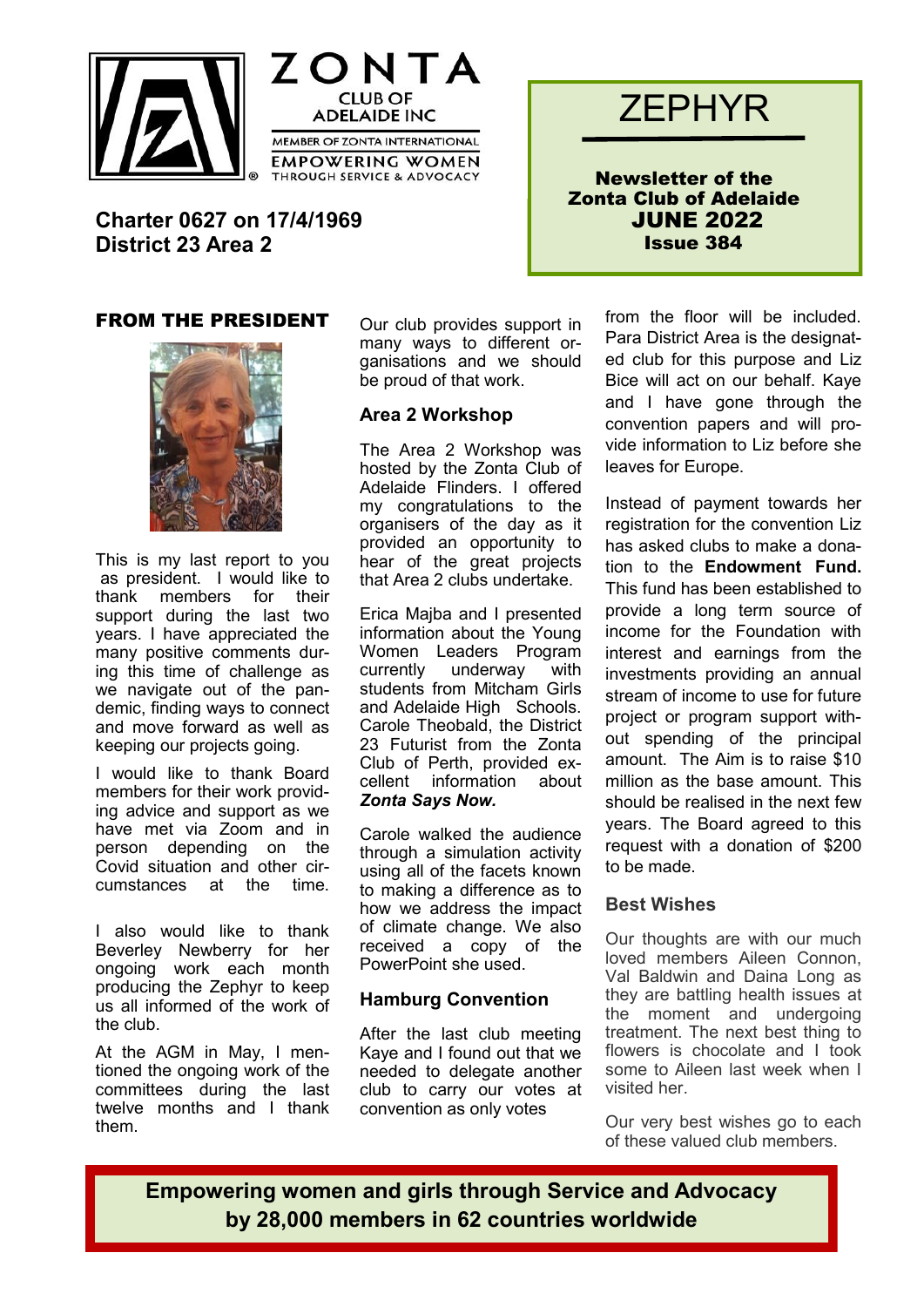### **Retiring members**

As you are aware we have had four members retire recently.

#### *Jennifer Stehn*

contributed as a board member, club treasurer and convened the market stall project for many years as well as contributing her time with the Eastern Adelaide Domestic Violence Service.

#### *Wendy Bruce*

was a Director and Club President, convenor of Advocacy Committee and played a significant role with the stories for the production of the Walk in My Shoes Booklet. Wendy still contributes time at the EADVS.

#### *Akhter Rahman*

is preparing to relocate to Sydney to be closer to family and hopes to reconnect with a Zonta Club once she is settled.

#### *Malinda Steenkamp*

her personal circumstances have changed and we hope that she will come along to meetings as a friend of Zonta. We are still hopeful of Malinda being a speaker at a meeting later in the year.

### **Handover Dinner**

Next week is the official Handover Dinner and I wish all new Office Bearers and Directors well as they take up their new roles.

> **Maxine Panegyres President Zonta Club of Adelaide**

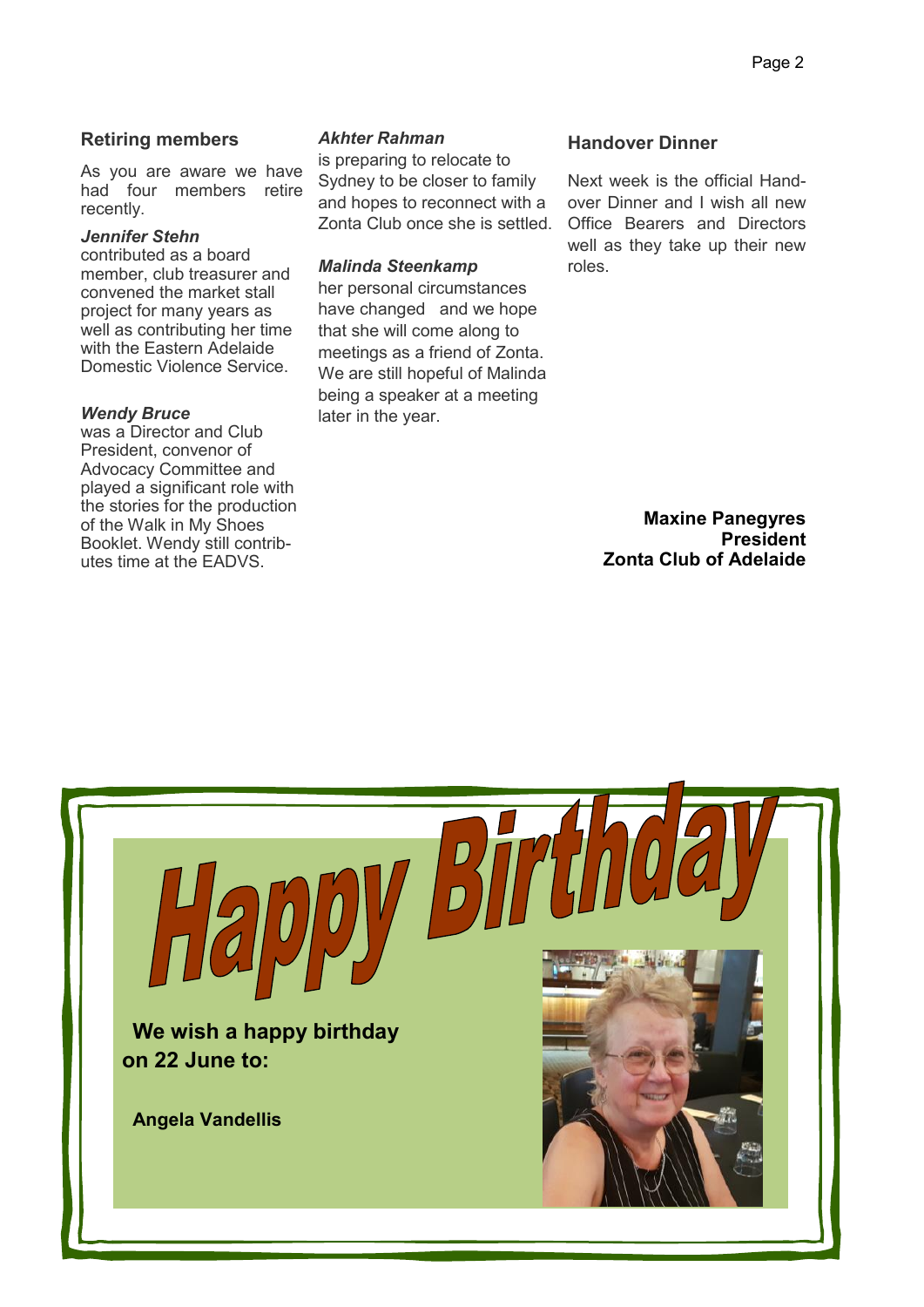#### SERVICE **Convenor: Gerry Sanderson**

To our enormous relief we have a had an excellent level of success following our two-week trial of switching the Oz-Harvest distribution day from Wednesdays to Tuesdays.

As many of you know, it has been of great concern that the onus of having a core team of two responsible in the role of sorting and delivering Oz Harvest supplies food donations to clients, both onsite at the Eastern Adelaide Domestic Violence Service, as well as those individuals and families housed in motels, is becoming unsustainable.

The Zonta Club has a long history of providing this volunteer service and it is with some pride that we list it as a primary focus in meeting the important objectives of the Service Committee.

The distribution team, comprising core members Angela Vandellis and Wendy Bruce, assisted by Lina Rogers and Miriam Zhu, sort and package food donations followed up with the delivery to both onsite and motel accommodations.

We are now into our fourth week of Oz Harvest deliveries to the EADVS relocation to Tuesdays. Not only are the delivery times more reliable but with extra helpers from the regular team available, there is a maximum team of eight to ten volunteers there to assist.

This experiment has now passed the trial period and will be successfully adopted as a solution to our problem.



On the morning of Saturday the  $7<sup>th</sup>$  May, a smaller team of volunteers than usual helped to package breast cushions at Ivanka's home.

Many thanks to Ivanka, Mary, Bev, Angela and Gerry who worked very hard to complete all of the wrapping. Gerry delivered 135 breast cushions to St Andrew's Hospital in the afternoon.

On Sunday the  $8<sup>th</sup>$  May Mary Burford, Bev Gum and Wendy Bruce conducted a birthing Kit Assembly at the Adelaide Training Centre.

 Pastor Amelia McGlaughlin from the Circle of Hope charity requested the activity in order to unite community members in this worthy<br>activity. 27 volunteers activity. 27 volunteers assembled 178 Birthing Kits.

The volunteers comprised young and old and represented a wide range of cultural backgrounds.

This is just what Zonta is all about and we are very proud that our hardworking members are so committed to actively fulfilling our Zonta objectives.

#### Open Garden

The latest Open Garden event was held at Beaumont House on Sunday 10<sup>th</sup> of April.

A large team of volunteers assisted this fundraiser including a non-member friend, Colleen Slattery.

The Service Committee was well represented with every single member of the team present on the day. Of course, other committee members are also there in force and it was brilliant that the day turned out to be such a success.

Total revenues for Open Garden events have now reached a spectacular \$7,326.89.

I'd also like to advise that Mary Burford will be taking a two month leave of absence from the Zonta Club in order to regain her health following the pressure she has been under following her serious Covid infection. The Service Committee is in full support of Mary's decision and will ensure that we allow Mary to feel free of any obligations to carry out any of her usual duties within this time frame.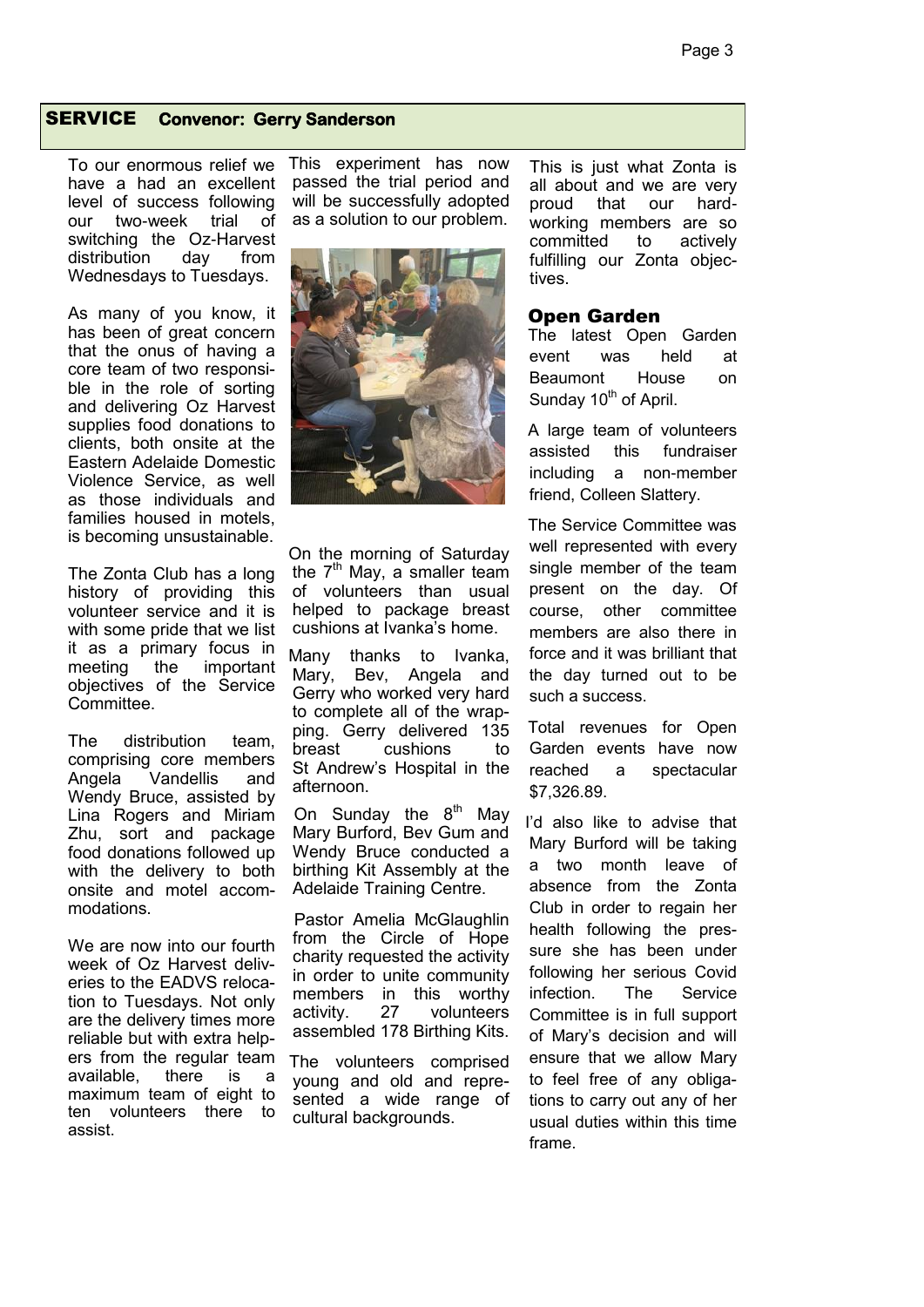

# **BREAST CUSHION PACKING Dates for your diaries**: **26th August and 5th November**

**will be breast cushion packing days at Ivanka's.** 

**Angela is going to investigate the possibility of getting large cellophane bags from our suppliers which will significantly reduce the wrapping and sticking process we currently use.** 

**We need to do costings and will report back to the club when this alternative has been assessed.**

**Gerry Sanderson**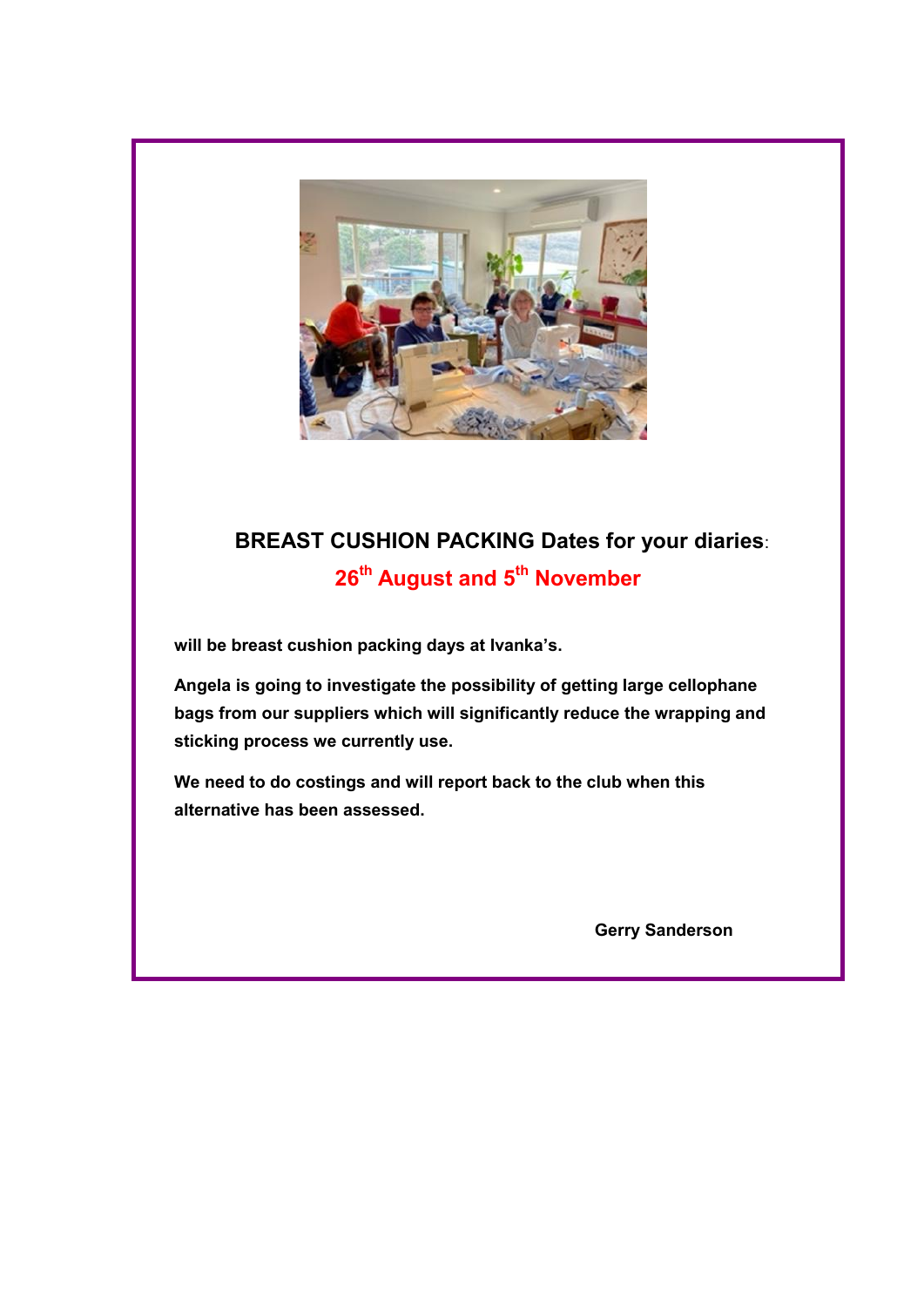

Zonta International is a leading global organisation of professionals empowering women worldwide through service and advocacy.

# ZONTA INTERNATIONAL

Founded in 1919, Zonta International envisions a world in which women's rights are recognized as human rights and every woman is able to achieve her full potential. In such a world, women have access to all resources and are represented in decision making positions on an equal basis with men. In such a world, no woman lives in fear of violence. Its Objects are:

- To improve the legal, political, economic, educational, health, and professional status of women through service and advocacy.
- To work for the advancement of understanding, goodwill, and peace through a world fellowship of members.
- To promote justice and universal respect for human rights and fundamental freedoms.
- To be united internationally to foster high ethical standards, to implement service programs, and to provide mutual support and fellowship for members who serve their communities, their nations, and the world.

# ZONTA CLUB OF ADELAIDE INC BOARD 2021-2022

**President** Maxine Panegyres **Vice President** Kaye Roberts-Thomson **Secretary** Colleen Tomlian **Treasurer** Desi Zed **Directors**

# **COMMITTEES 2021-2022**

Membership Advocacy/UN

Service

Awards

PR/Program/Website

Finance

Website

**PUBLIC OFFICER** Colleen Tomlian **NATIONAL COUNCIL OF WOMEN SA** Maxine Panegyres **VISITORS BOOK** Val Baldwin **SCASA** Bev Gum **ARCHIVIST/ HISTORIAN**/**WEBSITE** Beverley Newberry **VOLUNTEERING STRATEGY FOR SA** Val Baldwin **FACEBOOK** Bev Gum; Di Lancastert **FACEBOOK** Bev Gum

We're on the Web! Zonta Club of Adelaide Inc.

**Club, International and District Bo x 3 1 32 P O , No rw o o d 5 06 7**

**[www.zontaclubofadelaide.org.au](http://www.zontaclubofadelaide.org.au) zontaadelaide@gmail.com**